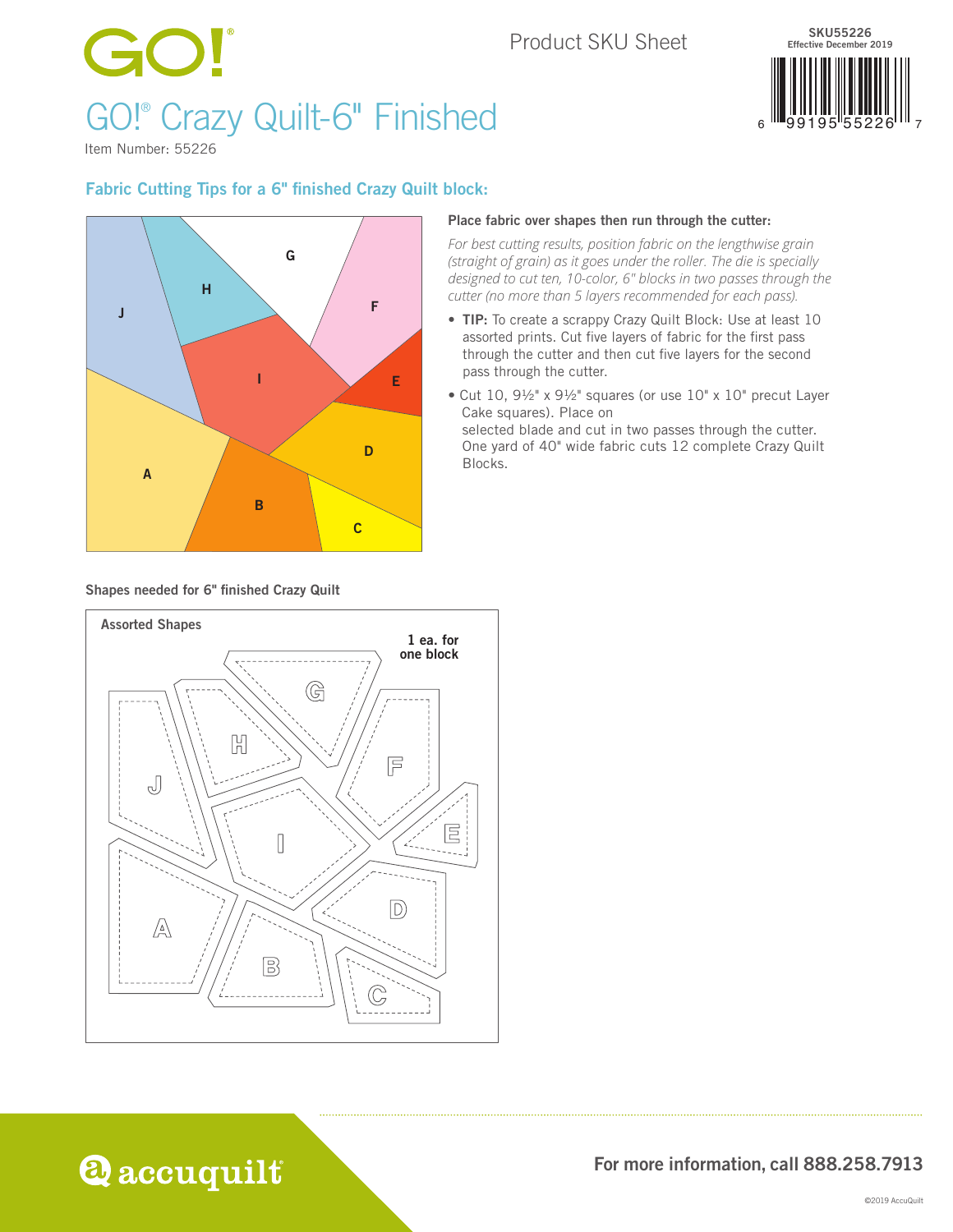

Sew F/G/H/I/J to D/E.

I



Sew piece A/B/C to D/E/F/G/H/I/J. Block should measure 6½" x 6½".



D

E

For more information, call 888.258.7913